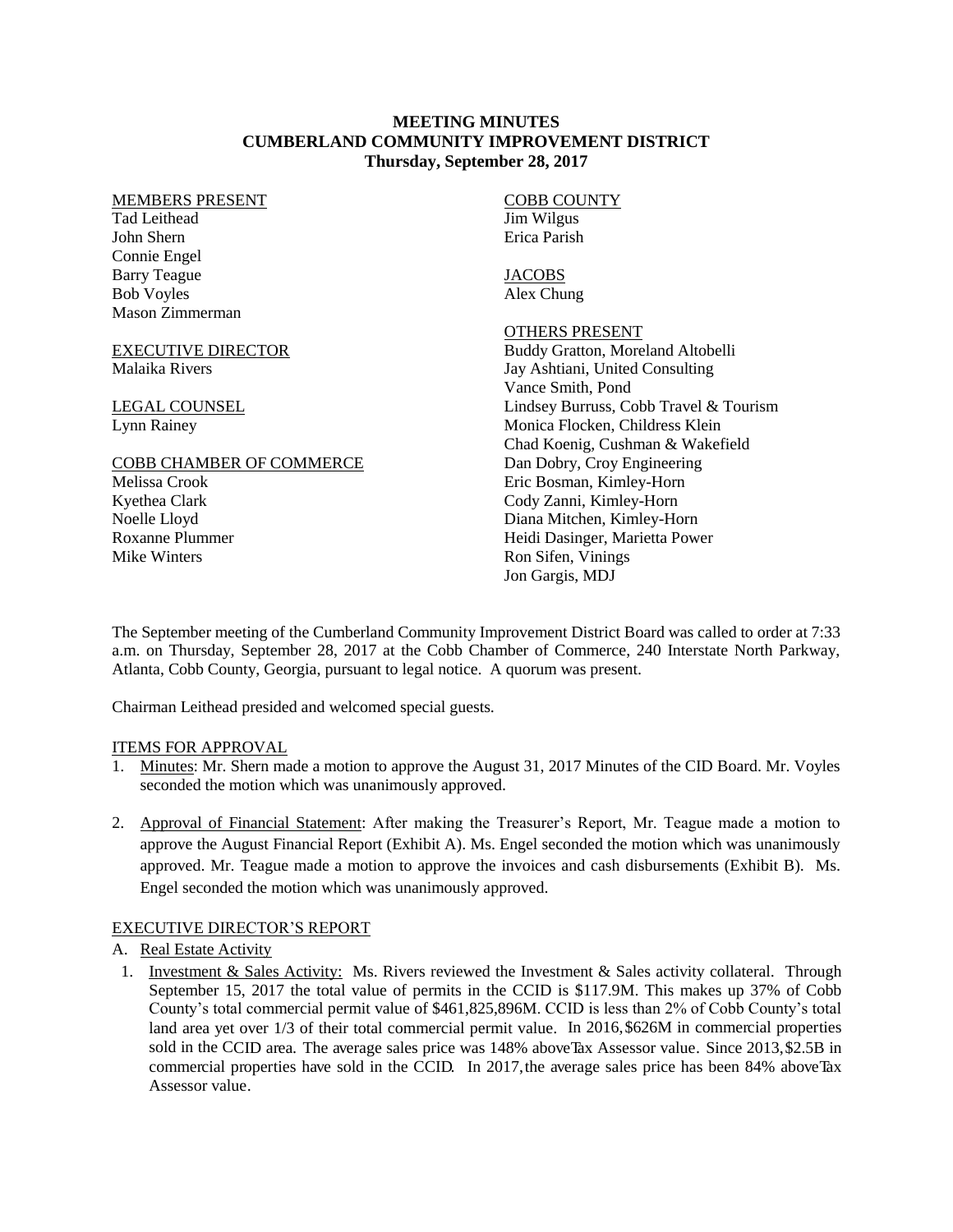# **CCID Minutes September 28, 2017 Page 2 of 5**

- B. Tax Digest & Revenue Projections: Ms. Rivers reported the month of October is when majority of the CCID's tax collections will come in. The CCID's revenue collections have not changed from where the CCID has been projecting which is \$6.4M.
- C. Cash Flow Model: Ms. Rivers reviewed the Baseline Cash Flow Model. This is based on the financials that have been approved to date. Ms. Rivers has been reporting over the past few months, that the CCID has projected to be in the "red" in 2018 in the amount \$1.5M, but now after putting a finer point on the payment schedules the number has been reduced to \$796K. The dollars will be managed accordingly and CCID staff will continue to keep a close eye on these numbers. The next deep dive and report will be given to the Board in first quarter of 2018.
- D. CID Open Projects & Cobb County & Other Agency Open Projects: Ms. Rivers reviewed the CCID's Open Work Program. The CCID has about \$232M worth of projects that are either under construction or in process, \$150M in outside commitments, \$50M of CCID commitments and a \$31M funding gap.

# E. Key Updates

Ms. Rivers gave updates on:

- The CCID has an article in the current issue of the JAMES Magazine. The article talks about the impact the CCID has had on the community for the last 30 years.
- ARC's call for projects has pushed the announcement to October. The CCID is seeking money for Akers Mill Ramp, Stillhouse scoping work, and trail onto Akers Mill East.
- Akers Mill Ramp the feds have released NOFA (Notice of Funding). The CCID is looking at two pots of money – INFRA (through USDOT) and TIGER (through USDOT). Ms. Rivers reminded Board members the CCID has hired a grant writer in Washington, D.C. to help the CCID with this effort. The CCID is expecting 19 letters of support for the Akers Mill Ramp project. The deadline to receive these letters is tomorrow.
- Ms. Rivers reported the master agreement between the CCID and Zagster has been signed. Zagster is in the process with various property owners to do their own legal framework through the licensing agreement. The CCID is anticipating a launch in November.
- $\bullet$  Ms. Rivers is working with an attorney on the creation of the new 501(c)3. There are some deliverables that must be done first i.e. set up the incorporation, setting up the Board of Trustees, and Bylaws. Ms. Rivers asked if there were any Board members that would like to get engaged and asked if taking the money out of the Operating budget to establish this entity to assist in fulfilling our purposes was a good fit. The purpose of the new  $501(c)3$  is to focus on quality of life projects and it will enable donations and tax benefits. This new entity will model the Town Center CID. Board members were in support of Ms. Rivers moving forward. Lynn Rainey, Legal Counsel, discussed having a separate Board of Directors with some crossover. Ms. Rivers asked Board member Zimmerman to give the Board a brief presentation on Town Center's 501(c)3 at a future meeting.
- F. Key Updates
- 1. Blueprint Cumberland 3.0 Presentation: Eric Bosman, Kimley-Horn stated it was last fall that Kimley-Horn was hired to begin the process of updating the Blueprint Cumberland Master plan. He went on to give Board members an overview of what is in the plan. Mr. Bosman started out by stating the CCID is quite expansive. There are 5 different sub-areas that make up the CCID. The area is making a transition from what was built traditionally as a suburban commercial market into a vibrant multi-faceted mixed use district. There has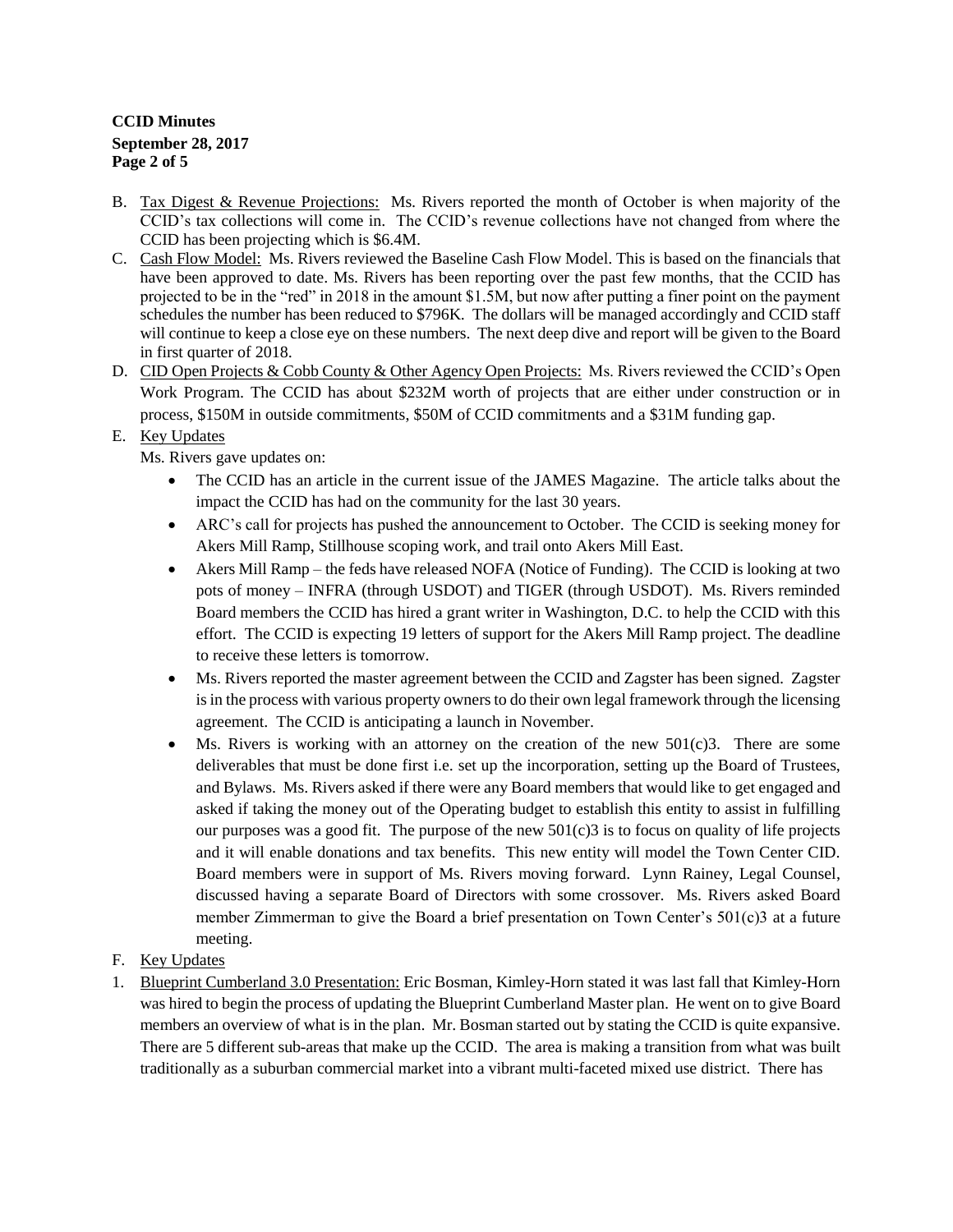# **CCID Minutes September 28, 2017 Page 3 of 5**

also been a shift in the demographics with changing employee and resident profiles and a growing millennial population. The vision that is coming out of Blueprint Cumberland 3.0 has 5 major tenants to it: 1) create an identity for the district that fosters a greater sense of place, 2) enhance access to, and the value of, the Chattahoochee River National Recreation Area, 3) improve the transportation network to enhance mobility and safety across all modes, 4) balance and maintain an appropriate mix of land uses and 5) advocate for transit access to enhance connectivity to and from regional activity centers. Blueprint Cumberland 3.0 is intended to refine the framework. The CCID selects, designs, and constructs projects to make Cumberland a more accessible and attractive place to work and live. Blueprint Cumberland 3.0 recommends and prioritizes key projects to advance access, connectivity, and placemaking within each of the district's five subareas. The short-term project list that was discussed at last month's Board meeting follows the same framework. The short-term list (2-5 year vision) that the CCID Board is working on is parallel and tied to the longer term list (10-15 year vision) based on the same framework. Mr. Bosman went on to discuss access. Access is what the CCID has done exceptionally well over the last couple of decades by creating opportunities for people to get into the district and out of the district tied to interstate and creating the super grid of networks. There are still things to be done and the CCID is working on active projects now i.e. Akers Mill Ramp, and Windy Hill-Terrell Mill Connector. Other improvements that still need to be made to continue to foster a high level of access are Paces Ferry NB On-Ramp at I-285, I-285/I-75 on Ramp Improvements, Cobb Parkway/Windy Hill Grade Separation and Intersection improvements (which are key pinch points). The building upon piece for access is advocacy for transit which will be a need over the coming years. This market is going to need to create value to enhance its economic standpoint. At this point, it may make more sense and be easier over the next decade to relocate the Cumberland transfer station. The original thought was to tie Cumberland to Midtown and now it may be cheaper and faster to connect Cumberland to Perimeter. Blueprint Cumberland 3.0 does not recommend one station over another, BP's recommendation is that the Board is in a great position to be an advocate for enhanced transit activity regardless of what it is and where it goes to. The other piece of the plan, is relocation points for the transfer center being a multimodal station. There is not a hardline position within the plan, but for Cobb and Cumberland to be successful in the coming years, the CCID being an advocate for whatever transit service makes the most sense is a position the CCID may want to consider. Mr. Bosman moved on to discuss the connectivity piece. The connectivity piece focuses more on bicycle or an alternative to the automobile. Connectivity projects will not only facilitate walking and biking, but actively encourage it thereby linking destinations throughout Cumberland to one another, the Chattahoochee River and beyond. The key recommendation to focus on the next couple of years is a very high level bicycle pedestrian connection that builds off what is being done on Interstate North Pkwy, Akers Mill Road and Cumberland Blvd, so that a loop is created that is navigable for pedestrians and cyclists. This would connect the major attractions and destinations in the district. This sort of opportunity will start to create the sense of place and connectivity. The placemaking aspect is going from a traditional CCID portfolio into the potential creation of the  $501(c)3$ that was discussed earlier. There were three placemaking principles discussed: 1) placemaking principle 1 – an elevated standard of design, 2) placemaking principle 2 – an animated public realm, and 3) placemaking principle  $3 - a$  connected network of greenspace. The last piece of the plan is: 1) to establish a design management program – hire a design consultation and technical assistance and 2) enhance outreach and communications programs – residential advisory council, special events and programming, and social media. Blueprint Cumberland 3.0 outlined over 40 projects (33 connectivity projects, 6 access projects and 2 studies) and approximately \$159M potential investment (\$52M of investment of connectivity projects and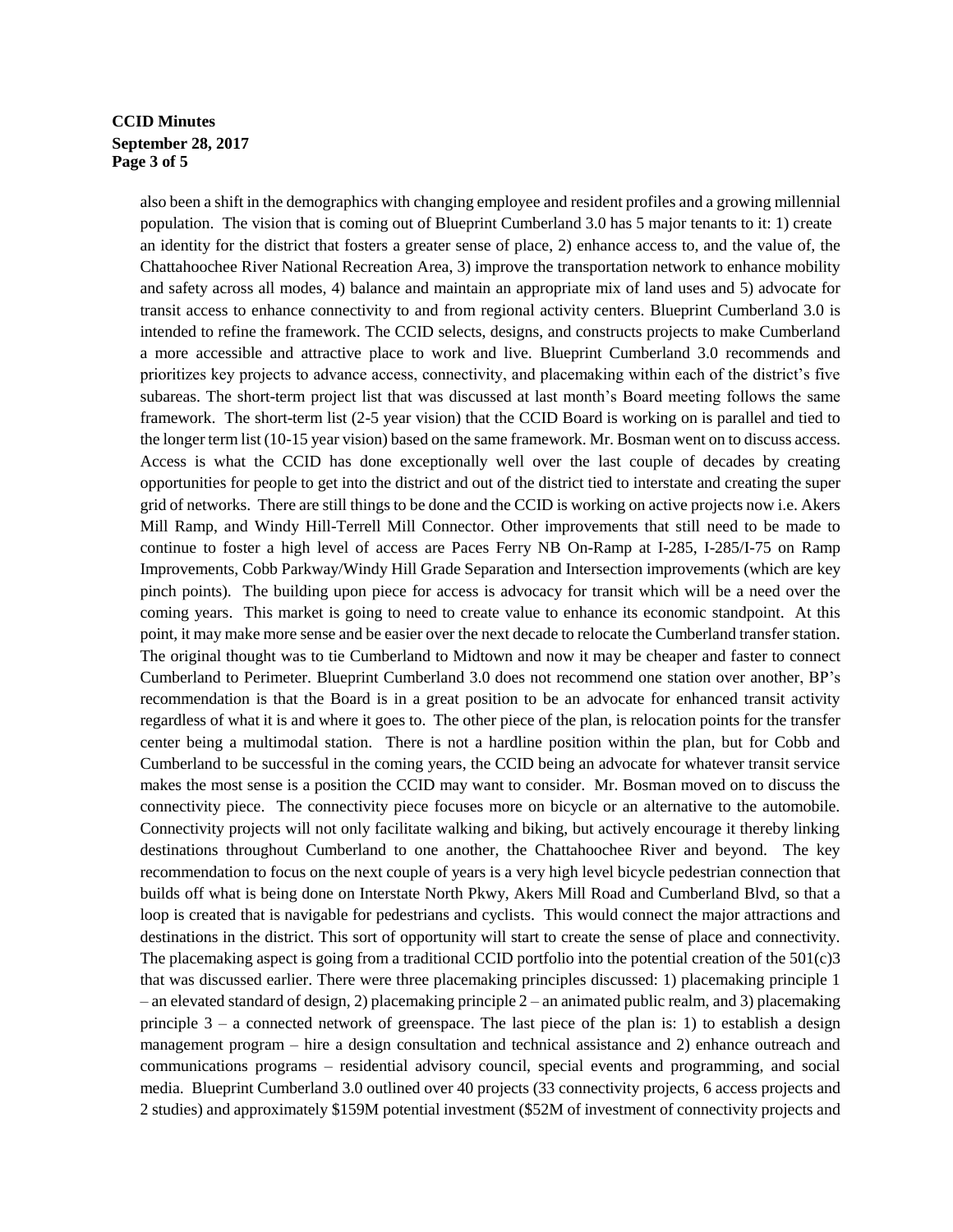# **CCID Minutes September 28, 2017 Page 4 of 5**

\$107M of investment of access projects) over the next 10-15 years. The way the project list was crafted was to identify projects that would continue to help the CCID in the transition to create an urban center, to create value for constituents and investors, to connect to the Chattahoochee River and tie the 5 subareas together building off the current success the CCID is having in the core and put the CCID in a position to be a strong advocate for regional transit connectivity moving forward. The plan is in draft form and ready for the Board's review. Board members thanked Mr. Bosman for presenting. Board members agreed to review the plan and Mr. Bosman's PowerPoint presentation. At next month's Board meeting, a full market analysis and economic impact piece will be presented. Board members would like to take the time to study the plan, then discuss the plan and talk through some issues at the Retreat in January. Board members would also like to talk to the County and National Park Service about the plan. Chairman Leithead stated transit continues to be a major focus for the CCID, but to make it happen everyone in the region must be involved to make it a reality. Ms. Kyethea Clark stated a Revive 285 GDOT project meeting is being held next week. GDOT's current direction does not include transit. Chairman Leithead stated area CID's are having discussions regarding Revive 285 and the CCID needs to be involved in these discussions and now is the time. Ms. Clark will let Board members know the specifics for the meeting.

### G. Operations

1. Capital Improvements Update: Kyethea Clark, Director of Operations gave updates on: Cumberland Blvd West Intersection Improvement & Ph III Streetscape, Cumberland Blvd Bridgescape, US 41 Cobb Pkwy Enhancement, and Riverwood Parkway Streetscape.

Jim Wilgus stated the County is having challenges with the paint on the Pedestrian Bridge due to the graffiti paint.

H. Communications & Outreach Activities: Noelle Lloyd, Communications & Outreach Manager, reported a successful Coffee & Construction was held last week and staff is seeing an increase in attendance. The final 2017 Coffee & Construction will be held in December.

Ms. Lloyd is working with staff to plan a community event through Zagster bikeshare launch for November. A date should be set next week.

CCID staff has kicked off its Annual Report process.

Ms. Lloyd is working on the CCID's 2018 strategic communication's plan

#### COBB COUNTY ISSUES & UPDATES

Jim Wilgus, Cobb DOT Director, stated the County budget did not get passed last week. It has challenges and the County Board will have a retreat in October to look at the budget again.

Cobb DOT will begin to work on the Braves  $2<sup>nd</sup>$  season projects soon.